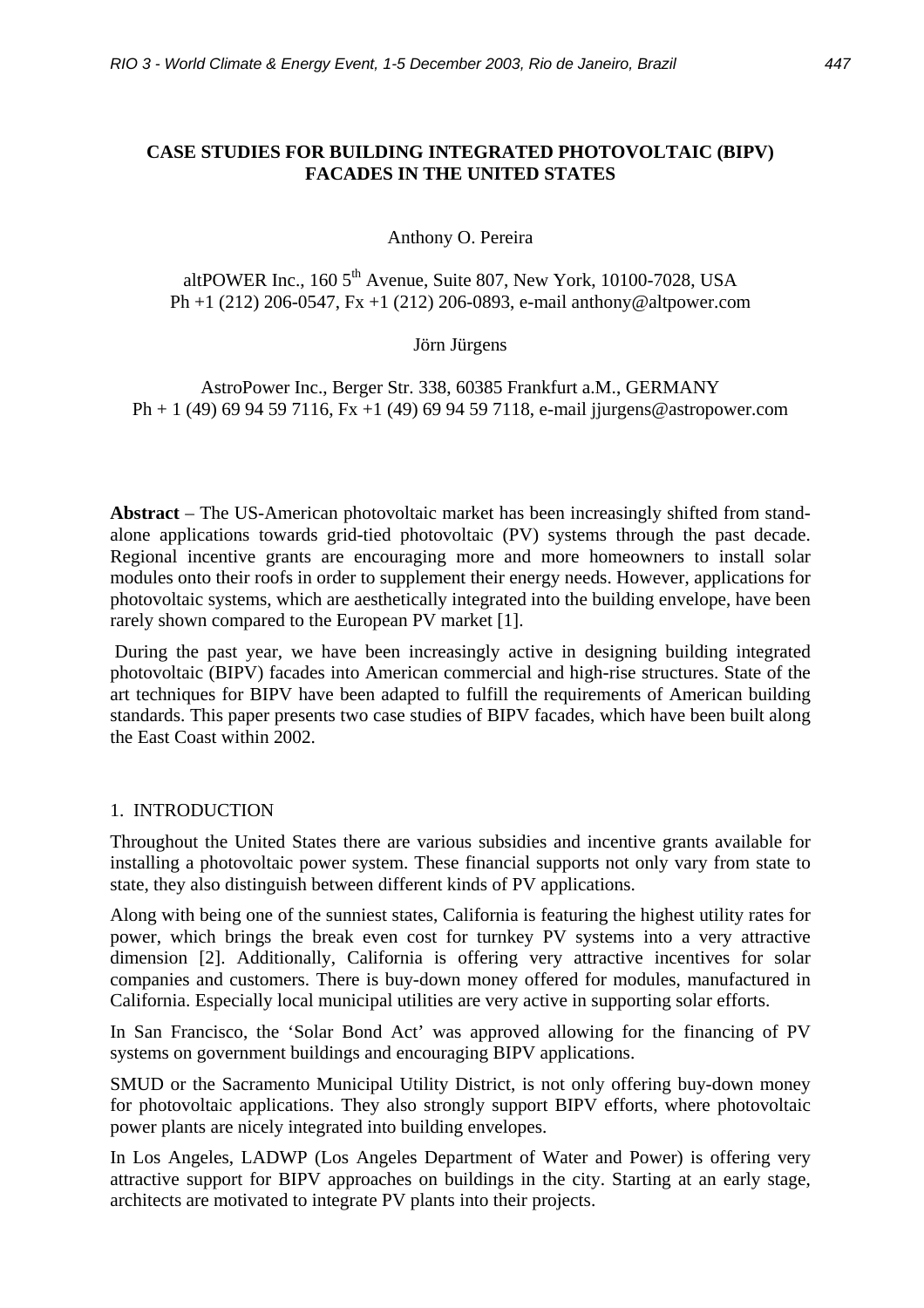Although not as sunny as LA, there are a good number of initiatives supporting photovoltaic applications in New York which make it the highest ranking state in a recent survey of feasibility for PV installations [3]. Funding opportunities through the New York State Energy Research and Development Authority (NYSERDA) and various laws that encourage the use of PV systems, including a net-metering law and a green building tax credit are just some of the incentives available. In particular the Battery Park City Authority (BPCA) has developed strict green building guidelines for new construction projects within their jurisdiction and developers and architects are encouraged to include BIPV systems in their designs. The BPCA administers reclaimed a portion of land in lower Manhattan along the Hudson River. Finally high energy prices help make the economic model more attractive as well.



Fig. 1: Solair – Solaire, New York BIPV façade

Not only are environmental motivations are convincing American cities to promote photovoltaics. Today cities like New York City represent a 'load pocket' a term used to identify areas where far more peak power is demanded than can be generated locally and delivery of power to the region is limited New York City in particular faces the threat of rolling blackouts each hot sunny summer afternoon, when air conditioning units dominate the power consumption [4]. A recent study by the State University of New York at Albany has shown that distributed PV systems can help shave peak demand since there is a direct correlation between hot weather, air conditioner use and solar irradiance levels. Basically the hottest periods of each day are generally sunny when PV is most efficient and it is at these times that peak demand is highest. Cities can achieve peak shaving by distributing solar power onto their building envelopes.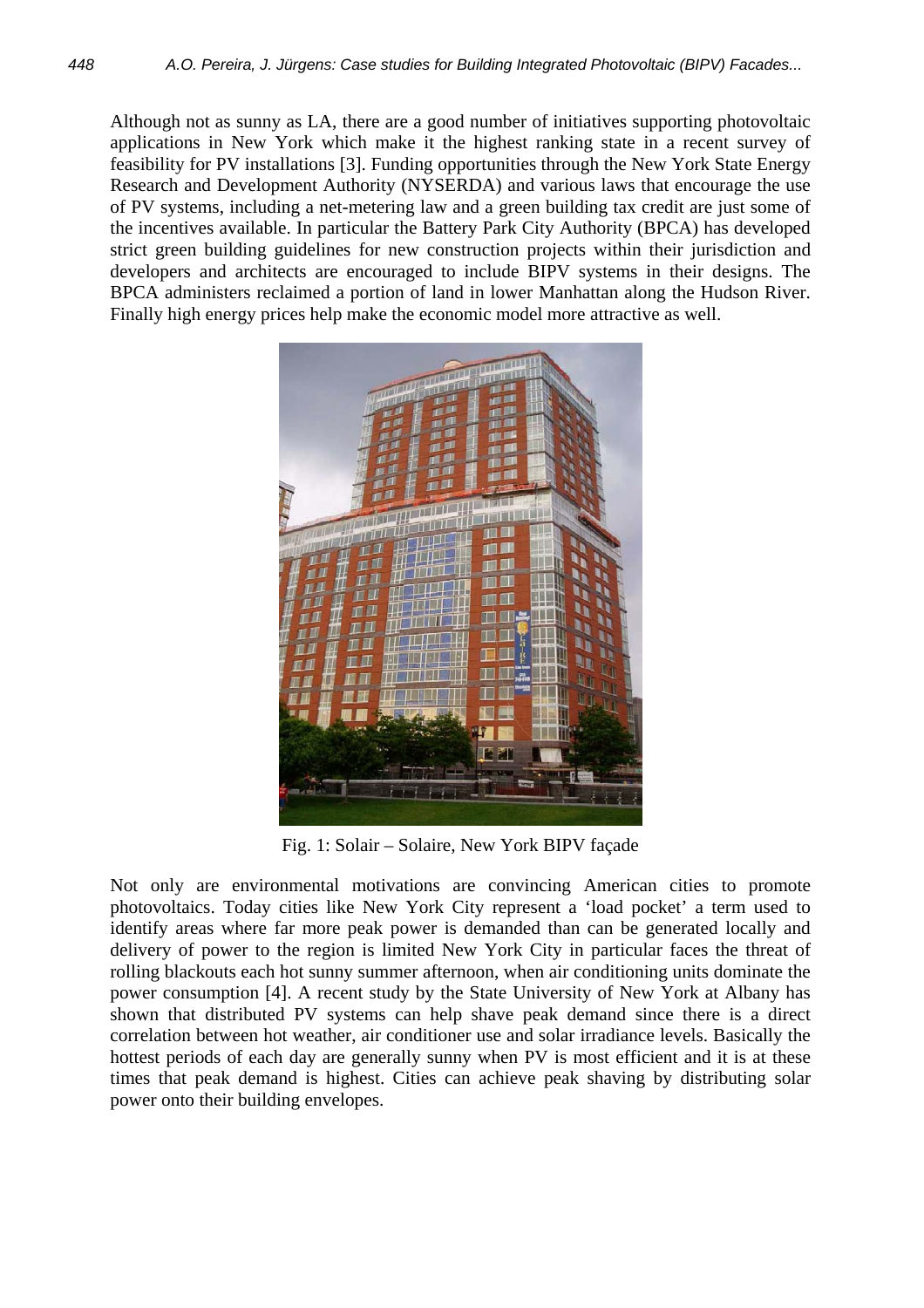# 2. SOLAIRE – 20 RIVER TERRACE, NEW YORK

New York City has seen a considerable amount of new construction in the last 5 to 7 years and as the City continues to grow and reinvent itself, a strong interest in green constructions methods and products has arisen. Spurred by state incentives and strong legislation as well as outright mandates to encourage the use of PV systems in buildings, building integration of PV systems has been a natural progression.

# *2.1 Green Building Design*

The newly built residential building at 20 River Terrace in Battery Park City, New York, has been developed by the Albanese Development Corporation and designed by Cesar Pelli & Ass. to be the 'Nations First Green Residential High-Rise Building' (Fig. 1). All elements of the building were equipped using the latest environmental friendly technologies. Besides clean air and a waste water treatment system, the designers of the building have used advanced insulating technologies, passive solar heating, landscaped flat roof, and of course a building integrated photovoltaic façade, which is supplying 5% of the buildings base electricity consumption.



Fig 2: Solair – BIPV façade during construction

### *2.2 BIPV facade*

Facing the Hudson River, the front façade of the building is equipped with a 11 kW<sub>p</sub> BIPV solar system (Fig. 2). All PV-laminates were custom shaped to adapt the building dimensions in standard glass/TEDLAR encapsulation technology. Afterwards they were integrated into a cassette façade system, which allowed an easy and fast construction of the building. The modules were wired inside the building, using flexible metal conduit and UL listed combiner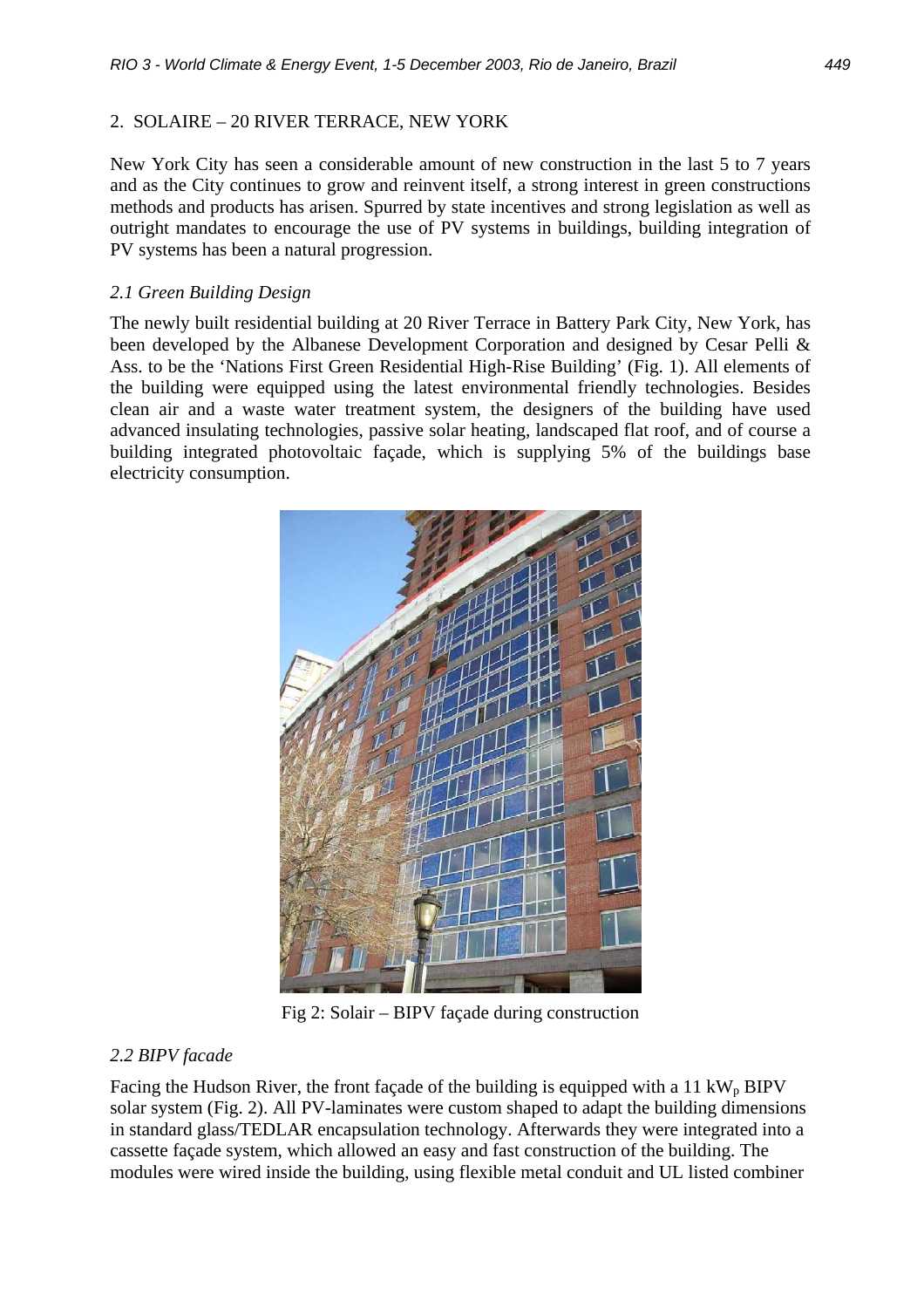boxes. A composite trade crew of union ironworkers and electricians installed the façade PV system.

# *2.3 Bulkhead PV installation*

As a crown of the building, 11 rows of standard solar modules are horizontally mounted in front of the brick façade building a weather screen. Tilted towards the sun, these  $20 \text{ kW}_p$  of solar modules comprise the largest part of the green power supply for the building. The specially designed mounting system was fabricated by UniRac Inc., using ornamental sheet metal material.

# *2.4 BIPV canopy*

A beautiful semitransparent canopy is covering the entrance of the building to welcome all visitors. The canopy PV modules were produced in glass/glass technology to ensure the long term stability of the weather exposed modules.

# 3. ASTROPOWER HEADQUARTER BIPV FAÇADE AND ROOFTOP SYSTEM

When building a new headquarters in Newark, Delaware, solar cell manufacturer AstroPower decided to implement as much solar power as possible into the building design. A 30 kW<sub>p</sub> integrate BIPV façade is covering the front face of the building and another 310 kW<sub>p</sub> PowerGuard system is covering the roof of the manufacturing area of the building. Altogether, the large PV installation is designed to cover the total electricity consumption of the entire administrative offices of the AstroPower headquarters.

### *3.1 AstroPower BIPV facade*

When initially creating the concept of the building, AstroPower asked the architect to design a south oriented BIPV façade that covers the front of the office complex. The façade was constructed using a standard YKK aluminium façade system where custom sized glass/TEDLAR PV laminates were mounted into the supporting structure in lieu of traditional façade material. Newly designed 8-inch multi-crystalline APx solar cells are integrated into these modules to create a uniform blue appearance of the building (Fig. 3).



Fig. 3: AstroPower, Inc. headquarters BIPV façade in Newark, Delaware, USA

On two levels, blue tinted insulation glass windows ensure plenty of daylight for a healthy working climate of the employees. In the upper part of each window, a row of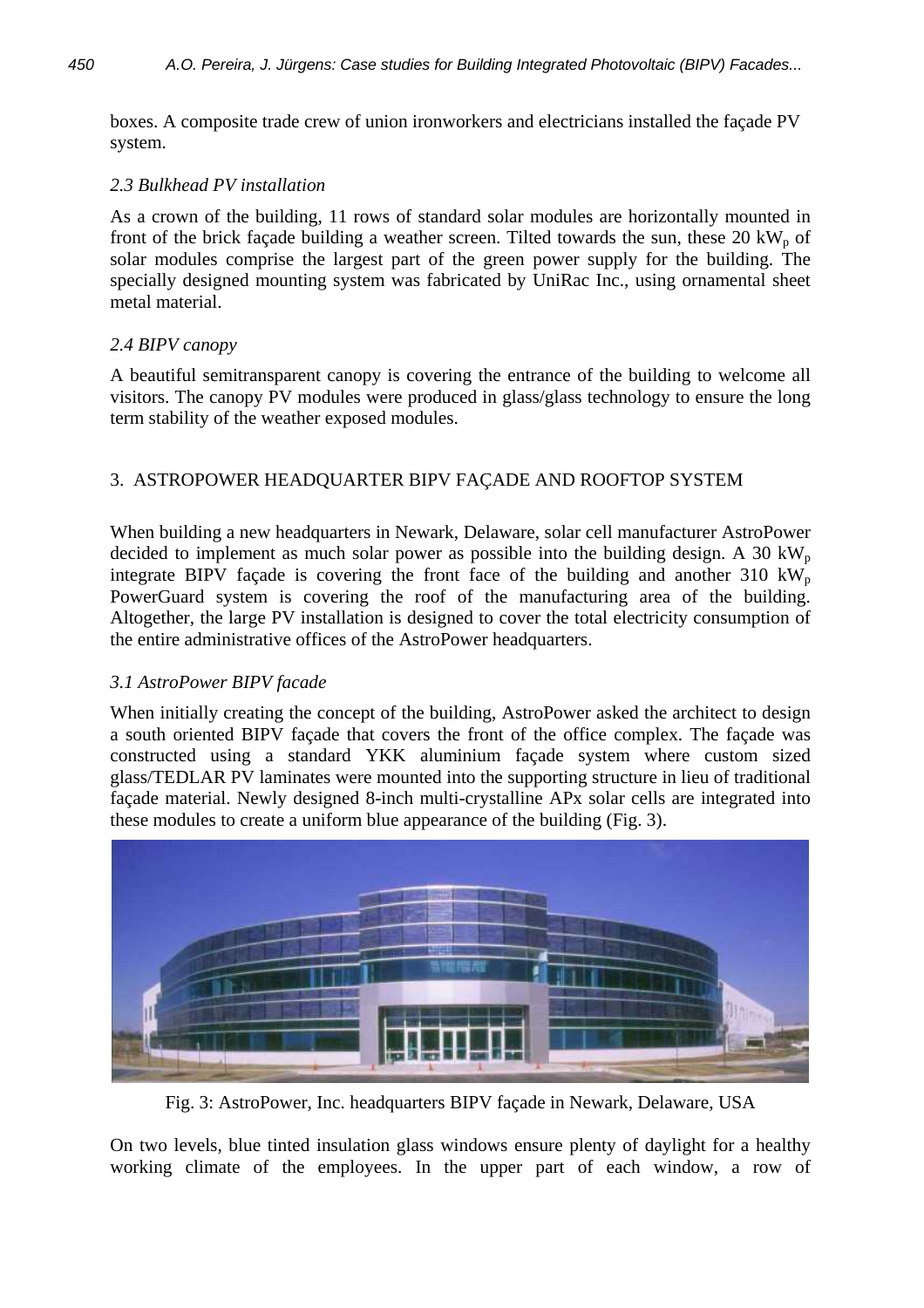semitransparent PV modules was integrated for additional sun protection. These modules were manufactured using glass/glass technology in combination with low-E and insulated glass. It is the first time in the US, that this kind of very advanced glazing technology was used in such an application.

## *3.2 BIPV skylight above entrance lobby*

The same insulated glass PV technology, that has been uses as sunshades in the façade, was integrated into a large skylight above the entrance lobby (Pic 4). This type of skylight application allows light to penetrate deep within the building while diffusing the light with the appropriate amount of shading to resist overheating the space below and protecting surfaces from harsh UV radiation. This slightly tilted skylight is the best-oriented part of the total BIPV installation and produces a significant percentage of power per square meter compared to the other BIPV systems.



Fig. 4: BIPV skylight above entrance lobby

### *3.3 PowerGuard rooftop system*

In addition to the BIPV façade installation, AstroPower installed a 310 kW<sub>p</sub> PowerGuard<sup>TM</sup> system on the flat roof that covers the manufacturing area. The PowerGuard system is a patented product from the PowerLight Corp and can be used in new construction or for retrofits. The innovative design allows for a less labor-intensive installation without roof penetrations. The system also has thermal insulating properties allowing for a high insulating value of R-10 and greater. The system lies flat on a non-sloped roof and helps protect the roofing membrane from harsh UV radiation thus actually protecting the roof. Since the system is ballasted, it does not require penetrations for mechanical attachment to the structure therefore allowing for roof warranties to remain valid.

### 4. CERTIFICATION OF BIPV MODULES

To realize both BIPV façade projects, it has been the biggest challenge was to ensure that all elements of the PV system fulfil American standards set by the NEC (National Electric Code) and UL (Underwriters Laboratories). As BIPV technologies are fairly new in the United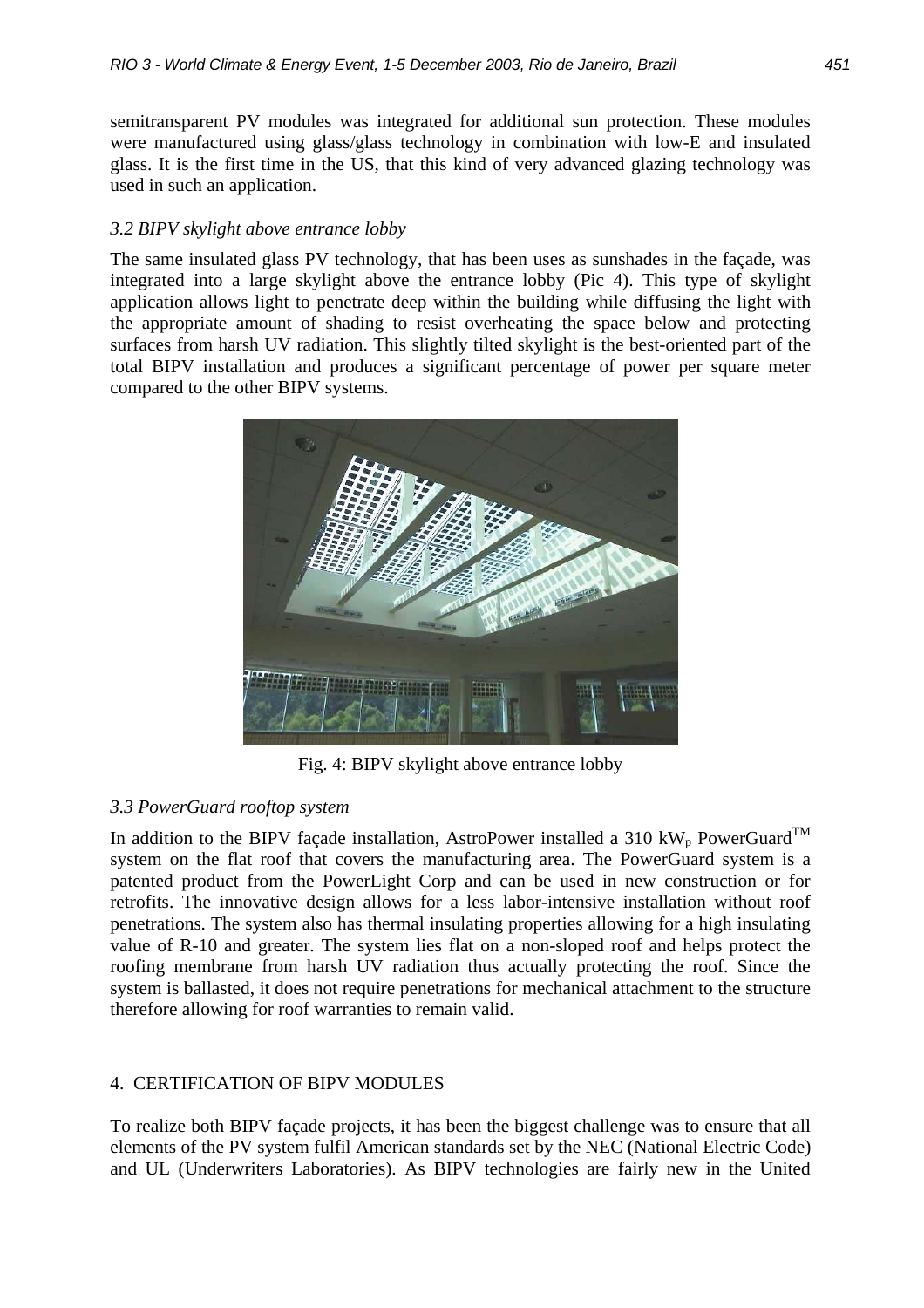States and inspectors are not familiar with these types of non-standardised applications, one must work closely with national and local authorities to get approval for the installation.

In Europe, BIPV applications are fairly common and many PV companies are offering a variety of technologies in manufacturing custom designed PV modules. It is possible to get the entire module manufacturing process certified according to IEC61215 (International Electrotechnical Commission) which enables BIPV companies to manufacture modules in multiple sizes and still maintain the appropriate certification.

In the United States, UL standards do not allow certification of complete manufacturing processes. Only standard modules, which are manufactured always in the same way, with the same materials and of the same size, can be certified according to UL standards. UL listings for BIPV modules can be attained, however only on a one time/one run basis; this is an expensive and time consuming process hardly worth the investment since these unique module designs are currently not interchangeable with other building applications.



Fig. 6:  $310kW_p$  BIPV façade and rooftop system

# 5. LESSONS LEARNED ON BIPV FACADES IN THE UNITED STATES

Although photovoltaic power systems have been installed all over the world, this technology still is something new for many local electrical authorities and inspectors. Especially when it comes to custom designed electrical installations that are producing high currents and voltages that back-feed energy into the public utility grid. To ensure a smooth acceptance of the power system it is therefor advisable to use as many UL approved components as possible. However this is not currently possible for the custom fabricated PV modules.

# *5.1 Electrical approval for BIPV installations*

Since both projects used custom designed photovoltaic modules and laminates that were not UL listed, it has been necessary to obtain the approval from the local authorities. In New York City, we filed an application for a special variance with the Bureau of Electrical Control's (BEC) Advisory Board. The BEC Advisory Board's approval is trend- setting and the experience has allowed them to become more familiar with PV technologies. These kinds of path-breaking decisions by local authorities will hopefully help others to realise BIPV power plants are safe and reliable.